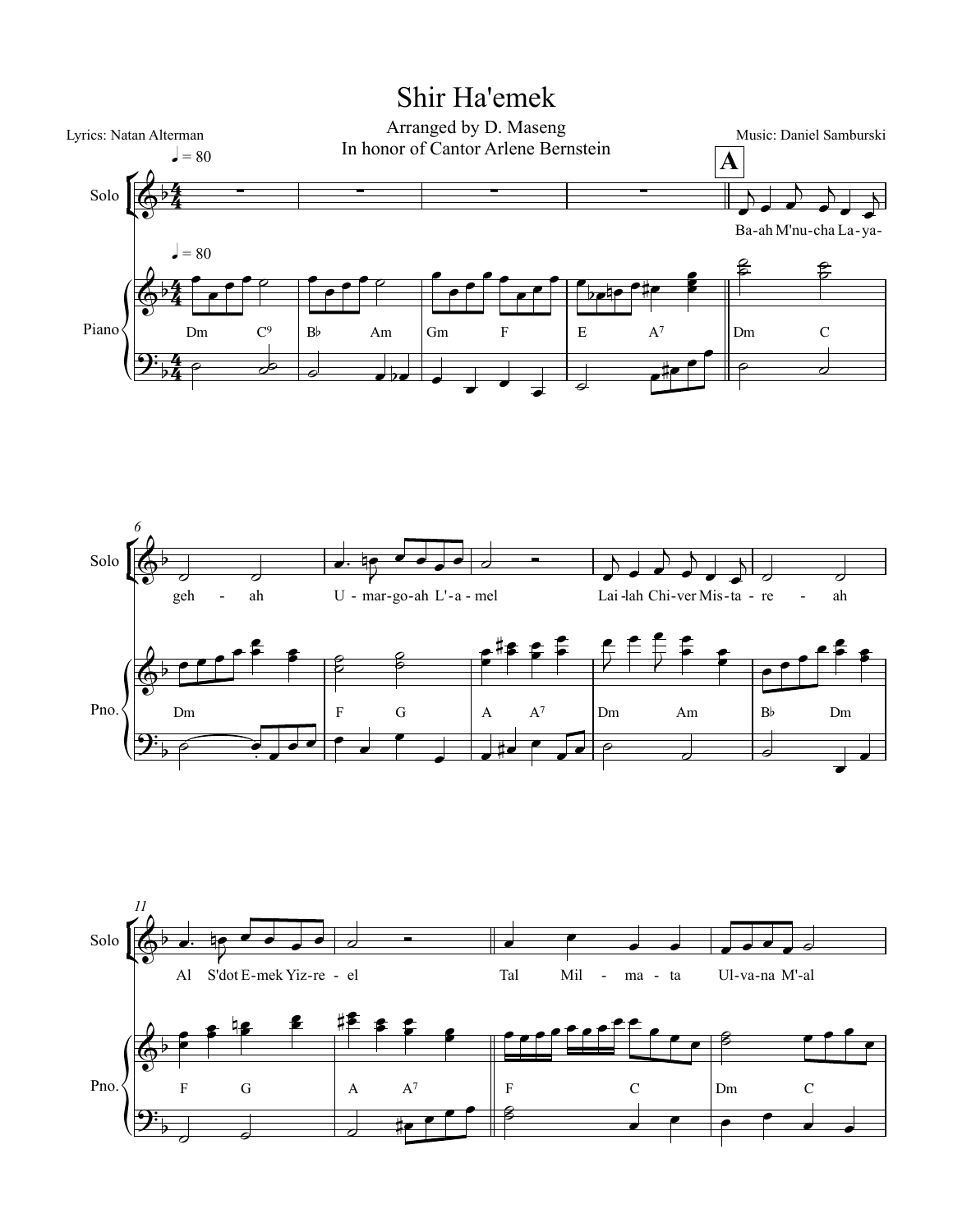



2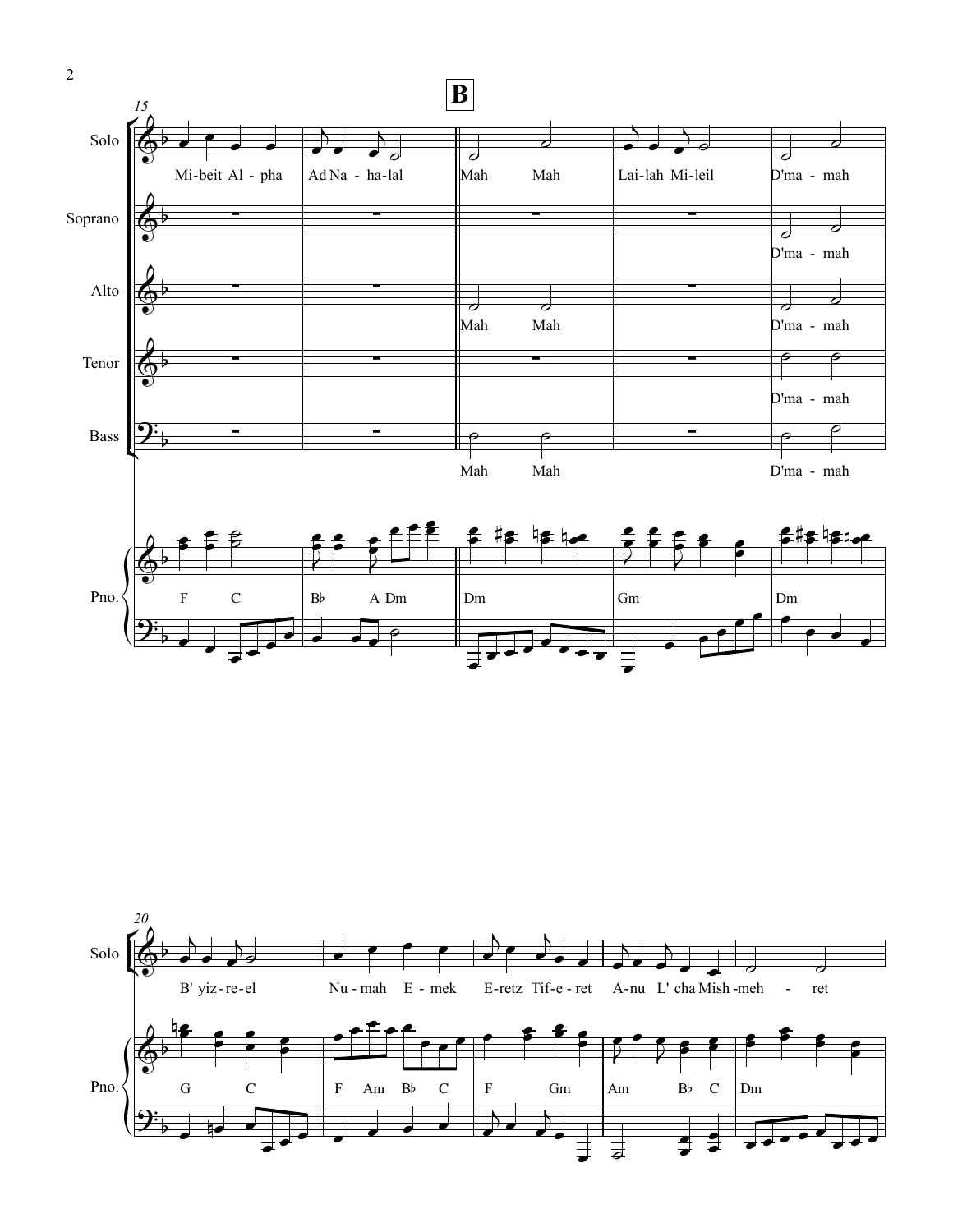

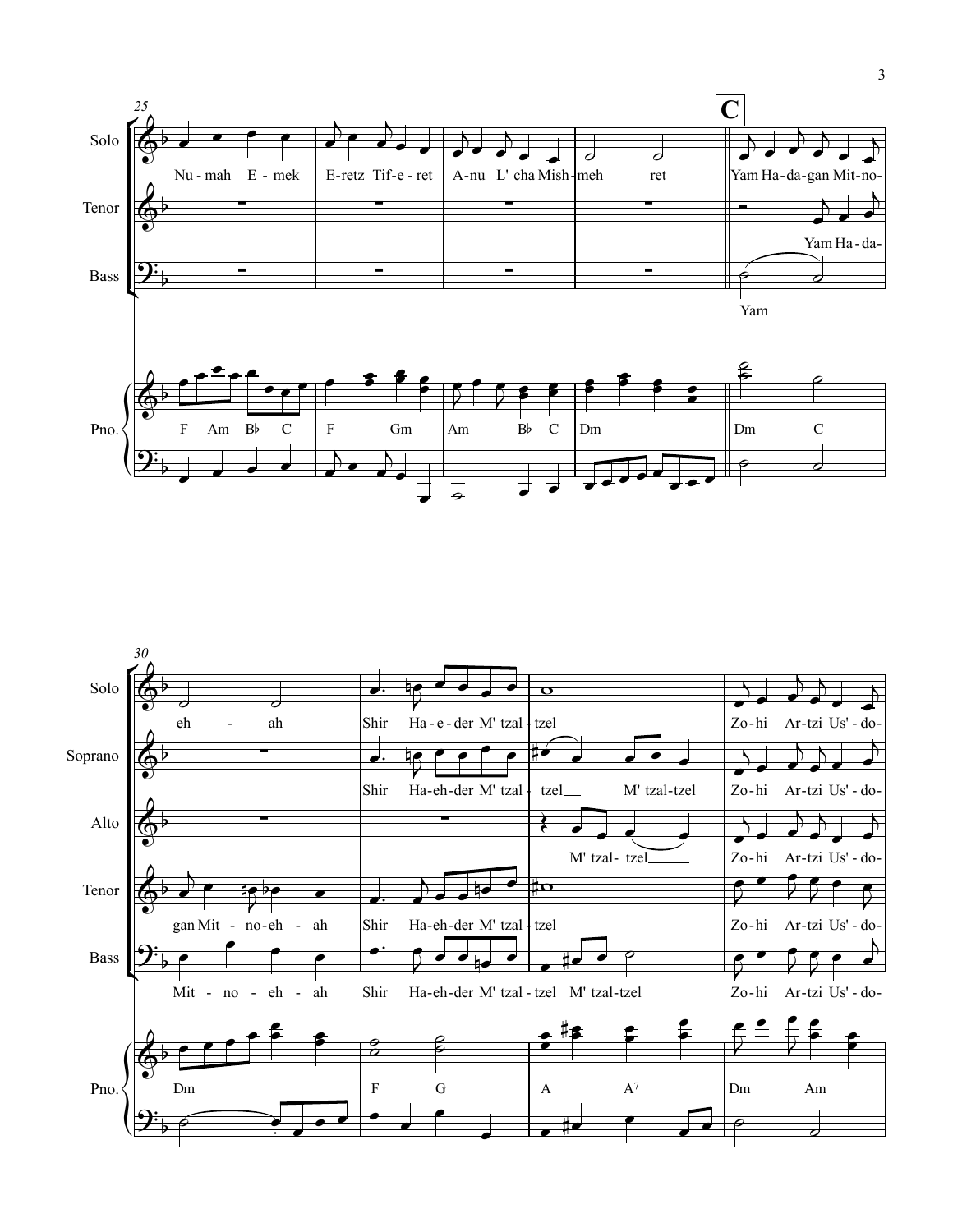



4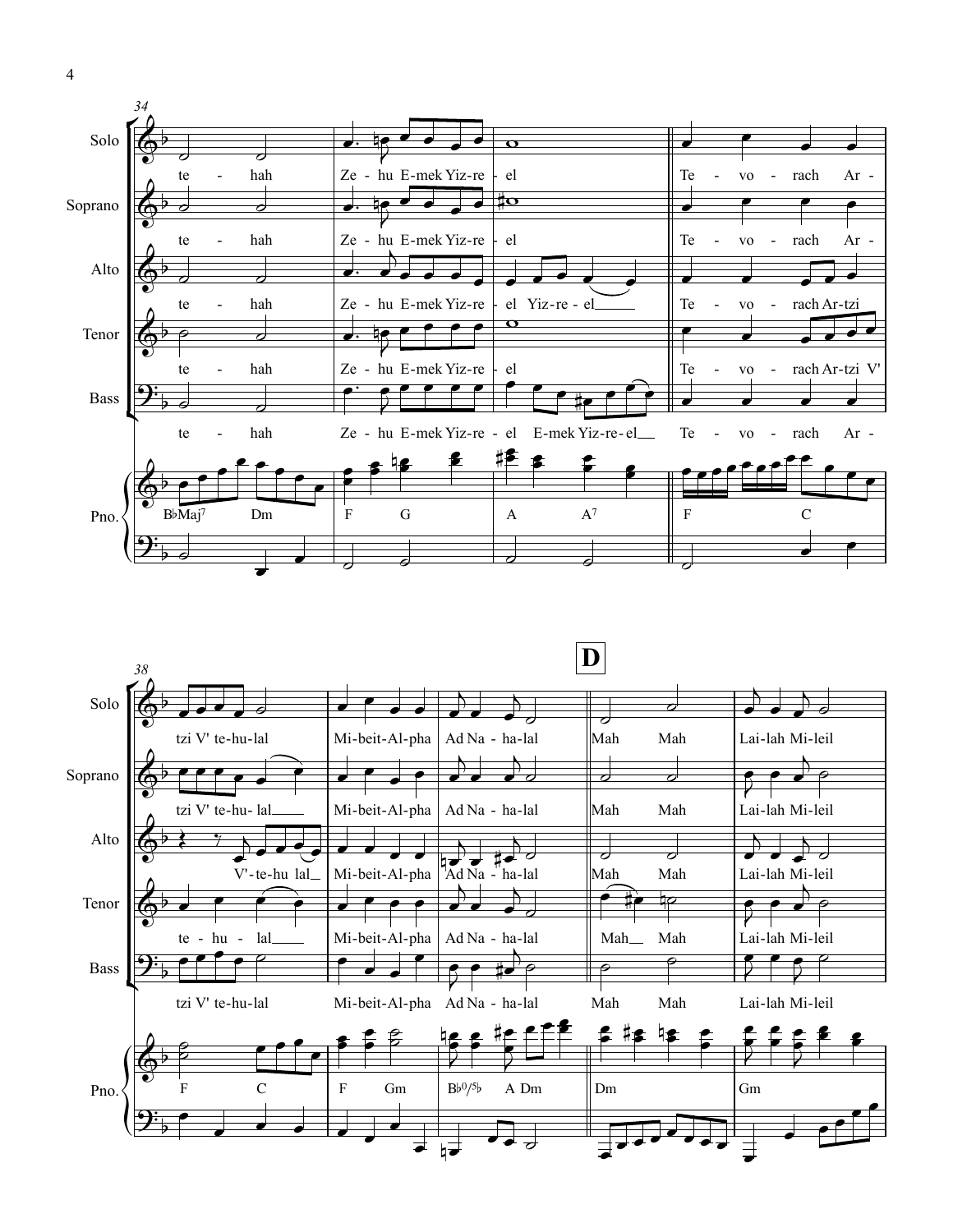

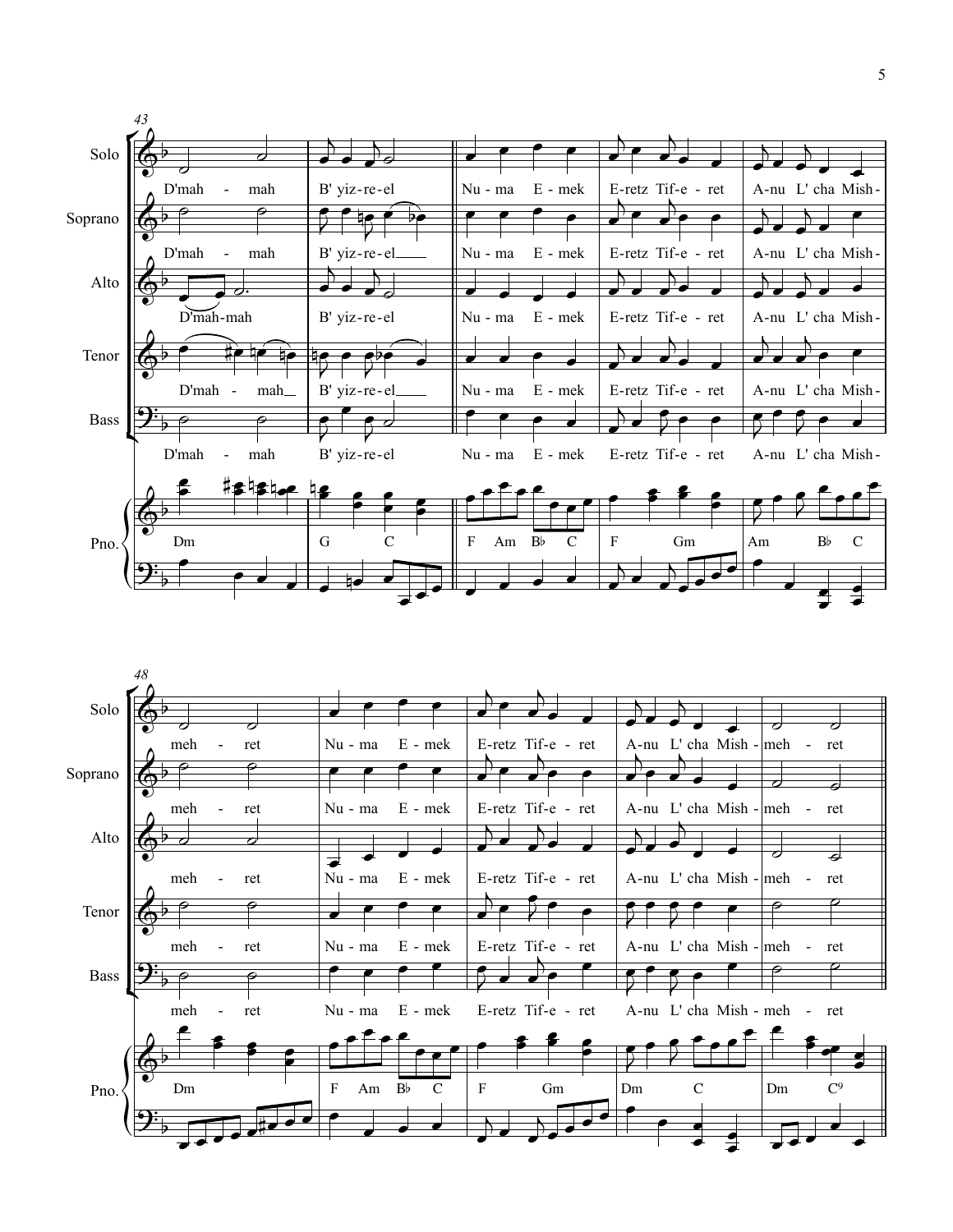

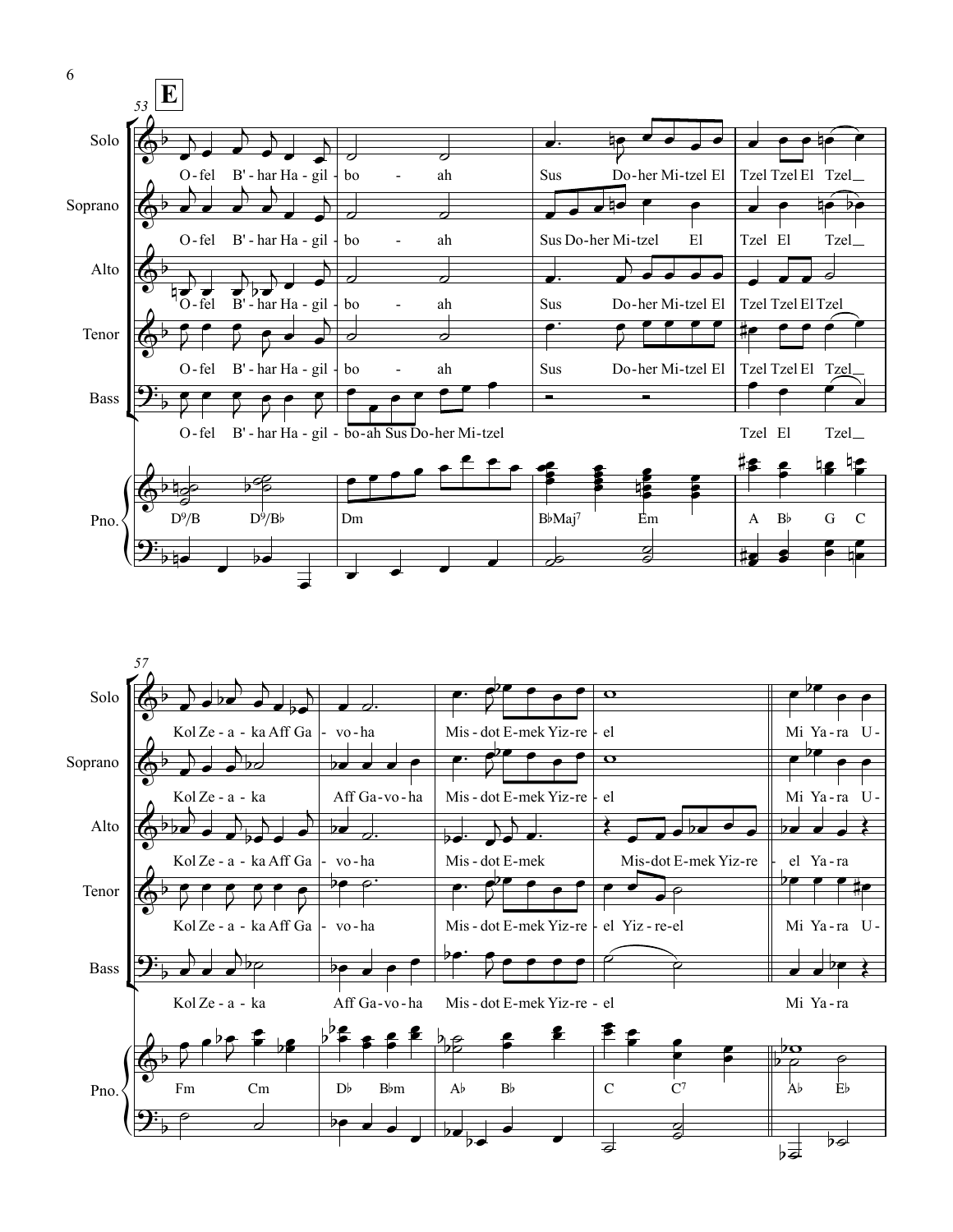